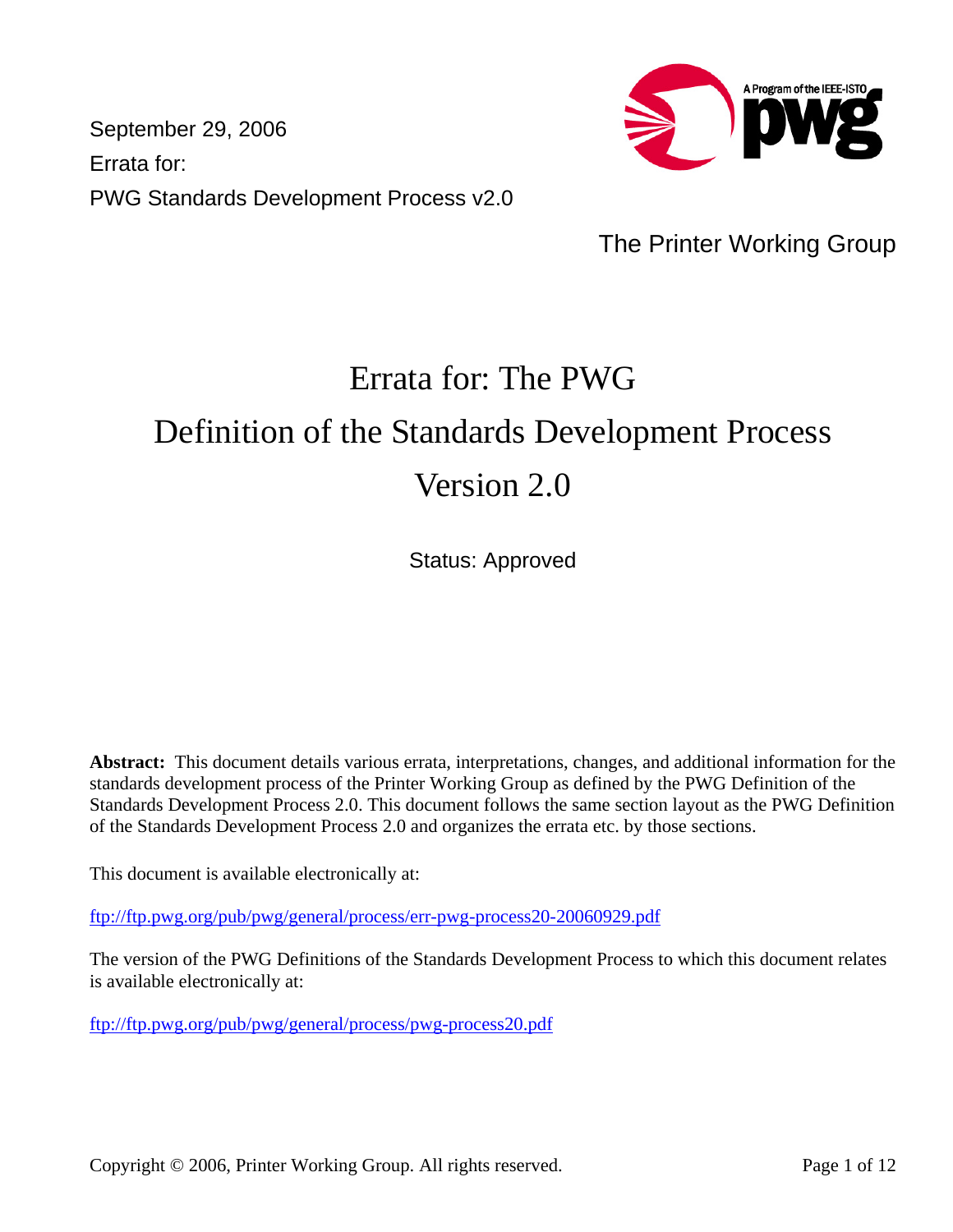# **Copyright (C) 2006, The Printer Working Group. All rights reserved.**

This document may be copied and furnished to others, and derivative works that comment on, or otherwise explain it or assist in its implementation may be prepared, copied, published and distributed, in whole or in part, without restriction of any kind, provided that the above copyright notice, this paragraph and the title of the Document as referenced below are included on all such copies and derivative works. This document may not be modified in any way, including removal of the copyright notice or references to the Printer Working Group, a program of the IEEE-ISTO.

Title: Errata for: The PWG Definition of the Standards Development Process

The IEEE-ISTO and the Printer Working Group DISCLAIM ANY AND ALL WARRANTIES, WHETHER EXPRESS OR IMPLIED INCLUDING (WITHOUT LIMITATION) ANY IMPLIED WARRANTIES OF MERCHANTABILITY OR FITNESS FOR A PARTICULAR PURPOSE.

The Printer Working Group, a program of the IEEE-ISTO, reserves the right to make changes to the document without further notice. The document may be updated, replaced or made obsolete by other documents at any time.

The IEEE-ISTO and the Printer Working Group, a program of the IEEE-ISTO take no position regarding the validity or scope of any intellectual property or other rights that might be claimed to pertain to the implementation or use of the technology described in this document or the extent to which any license under such rights might or might not be available; neither does it represent that it has made any effort to identify any such rights.

The IEEE-ISTO and the Printer Working Group, a program of the IEEE-ISTO invite any interested party to bring to its attention any copyrights, patents, or patent applications, or other proprietary rights, which may cover technology that may be required to implement the contents of this document. The IEEE-ISTO and its programs shall not be responsible for identifying patents for which a license may be required by a document and/or IEEE-ISTO Industry Group Standard or for conducting inquiries into the legal validity or scope of those patents that are brought to its attention. Inquiries may be submitted to the IEEE-ISTO by email at:

#### info@ieee-isto.org

The Printer Working Group acknowledges that the IEEE-ISTO (acting itself or through its designees) is, and shall at all times, be the sole entity that may authorize the use of certification marks, trademarks, or other special designations to indicate compliance with these materials.

Use of this document is wholly voluntary. The existence of this document does not imply that there are no other ways to produce, test, measure, purchase, market, or provide other goods and services related to its scope.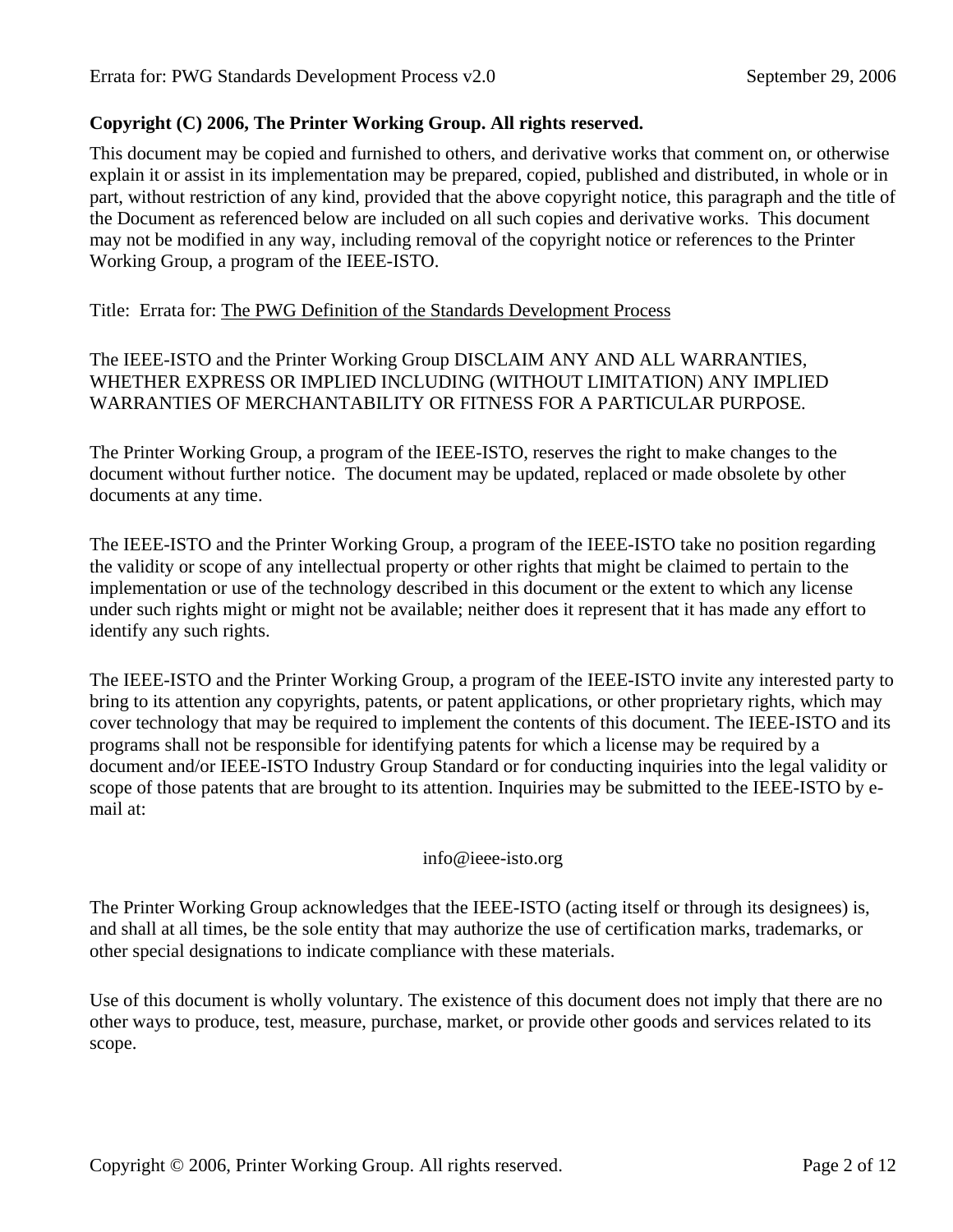# **About the IEEE-ISTO**

The IEEE-ISTO is a not-for-profit corporation offering industry groups an innovative and flexible operational forum and support services. The IEEE Industry Standards and Technology Organization member organizations include printer manufacturers, print server developers, operating system providers, network operating systems providers, network connectivity vendors, and print management application developers. The IEEE-ISTO provides a forum not only to develop standards, but also to facilitate activities that support the implementation and acceptance of standards in the marketplace. The organization is affiliated with the IEEE ([http://www.ieee.org\)](http://www.ieee.org/) and the IEEE Standards Association ([http://standards.ieee.org\)](http://standards.ieee.org/).

For additional information regarding the IEEE-ISTO and its industry programs visit: [http://www.ieee-isto.org.](http://www.ieee-isto.org/)

# **About the Printer Working Group**

The Printer Working Group (or PWG) is a Program of the IEEE-ISTO. All references to the PWG in this document implicitly mean "The Printer Working Group, a Program of the IEEE ISTO." The PWG is chartered to make printers and the applications and operating systems supporting them work together better. In order to meet this objective, the PWG will document the results of their work as open standards that define print related protocols, interfaces, data models, procedures and conventions. Printer manufacturers and vendors of printer related software would benefit from the interoperability provided by voluntary conformance to these standards.

In general, a PWG standard is a specification that is stable, well understood, and is technically competent, has multiple, independent and interoperable implementations with substantial operational experience, and enjoys significant public support.

# **Contact information:**

The Printer Working Group c/o The IEEE Industry Standards and Technology Organization 445 Hoes Lane Piscataway, NJ 08854 USA

PWG Web Page: <http://www.pwg.org/pwg>PWG Mailing List:<mailto:pwg@pwg.org>

Instructions for subscribing to the PWG mailing list can be found at the following link: <http://www.pwg.org/mailhelp.html>

Members of the PWG and interested parties are encouraged to join the PWG and relevant Working Group mailing lists in order to participate in discussions, clarifications and review of the Working Group product.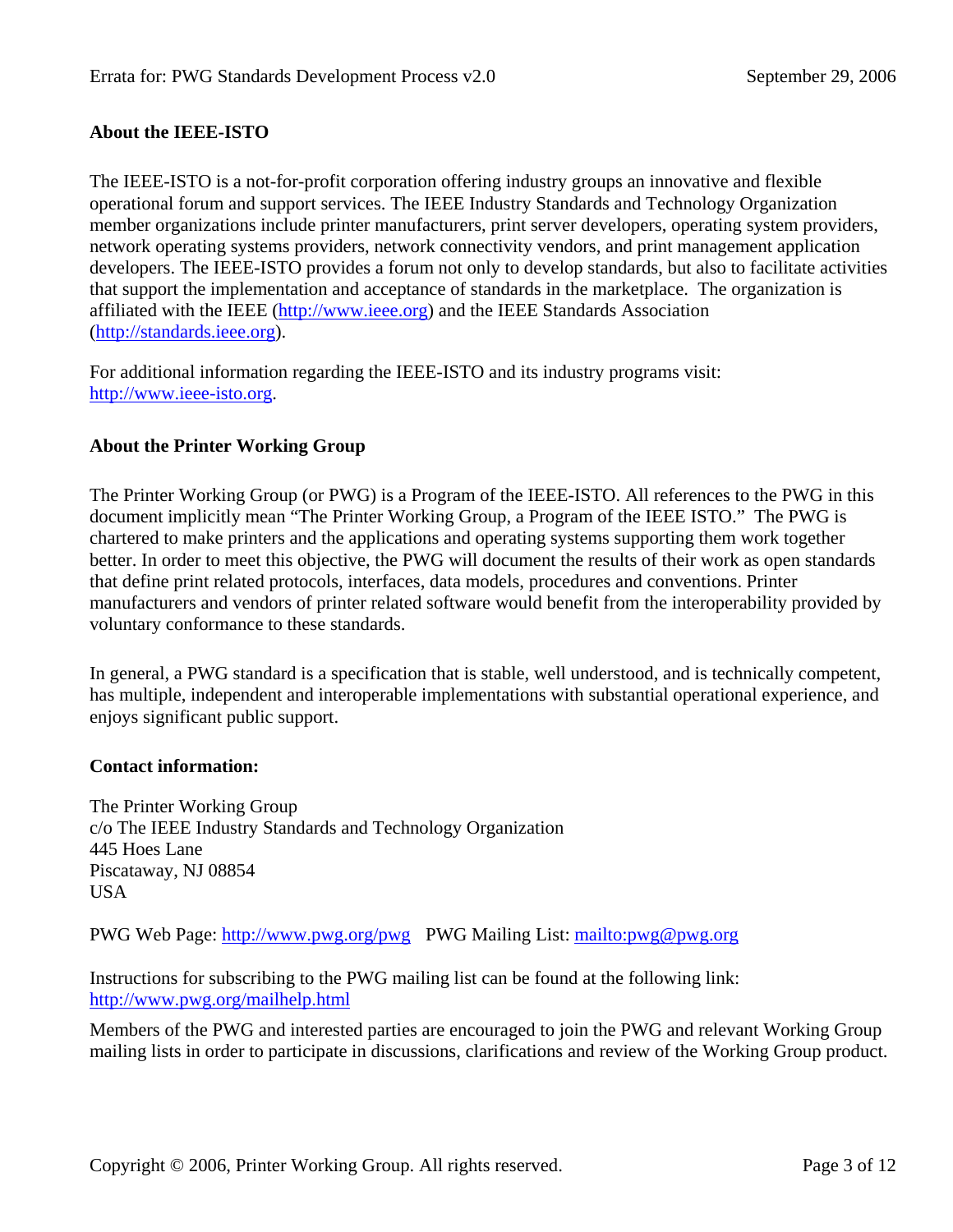# **TABLE OF CONTENTS:**

| $\mathbf{1}$   |       |  |
|----------------|-------|--|
| $\overline{2}$ |       |  |
|                | 2.1   |  |
|                | 2.2   |  |
|                | 2.3   |  |
|                | 2.4   |  |
| 3              |       |  |
| 4              |       |  |
|                | 4.1   |  |
|                | 4.1.1 |  |
|                | 4.2   |  |
|                | 4.3   |  |
|                | 4.4   |  |
|                | 4.5   |  |
|                | 4.6   |  |
|                | 4.7   |  |
|                | 4.8   |  |
|                |       |  |
| 5              |       |  |
|                | 5.1   |  |
| 6              |       |  |
| $\tau$         |       |  |
| 8              |       |  |
|                | 8.1   |  |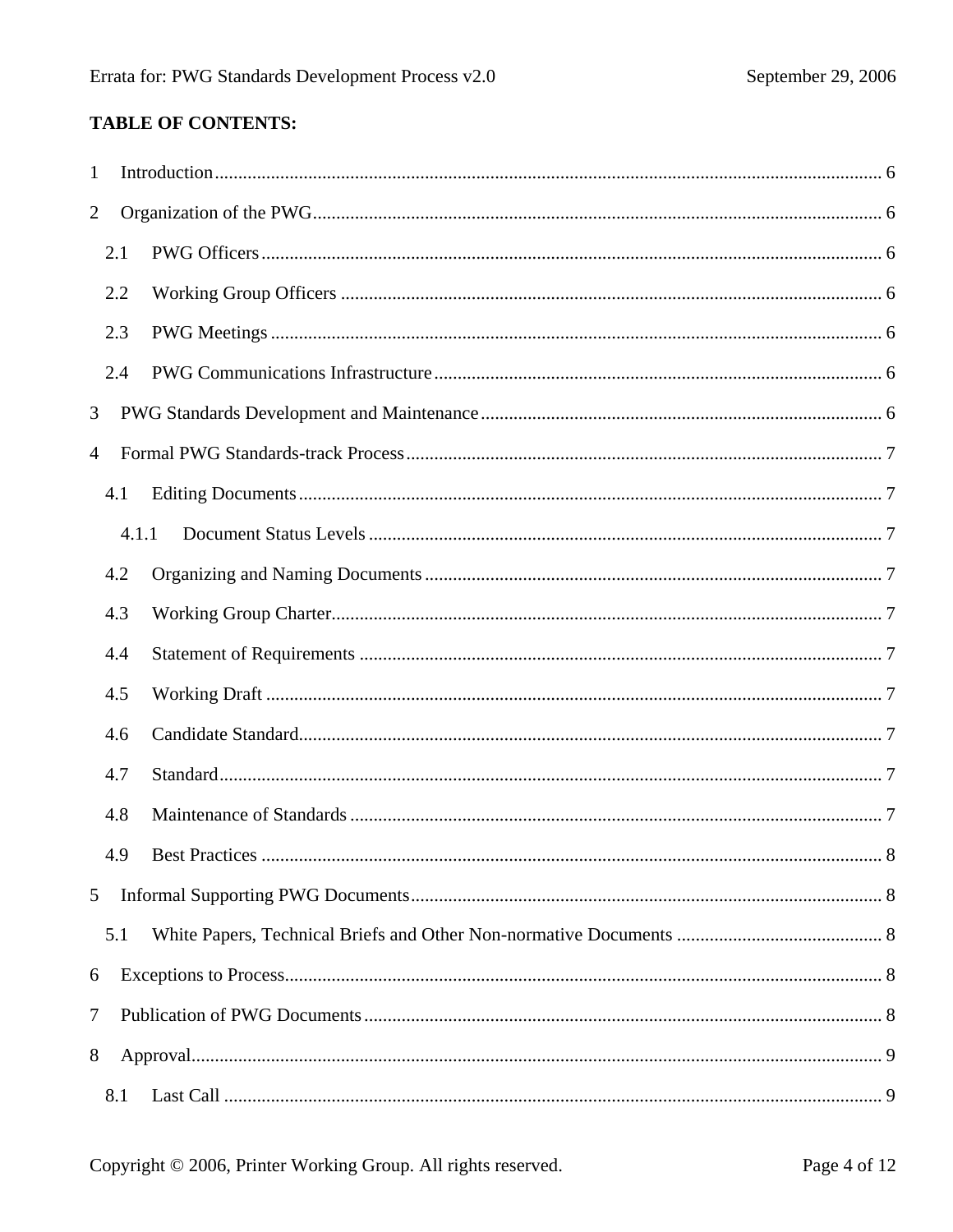| 8.2                                                                                             |
|-------------------------------------------------------------------------------------------------|
| 8.3                                                                                             |
| 8.3.1                                                                                           |
| 8.3.2                                                                                           |
| 8.4                                                                                             |
| 8.5                                                                                             |
| 8.5.1                                                                                           |
| 8.5.2                                                                                           |
| 8.6                                                                                             |
| 8.6.1                                                                                           |
| 8.6.2                                                                                           |
| 9                                                                                               |
| 9.1                                                                                             |
| 9.2                                                                                             |
| 9.3                                                                                             |
| Compatible Extension of a Standard that Includes Major New Element Groups or Objects  12<br>9.4 |
| 10                                                                                              |
| 11                                                                                              |
| 12                                                                                              |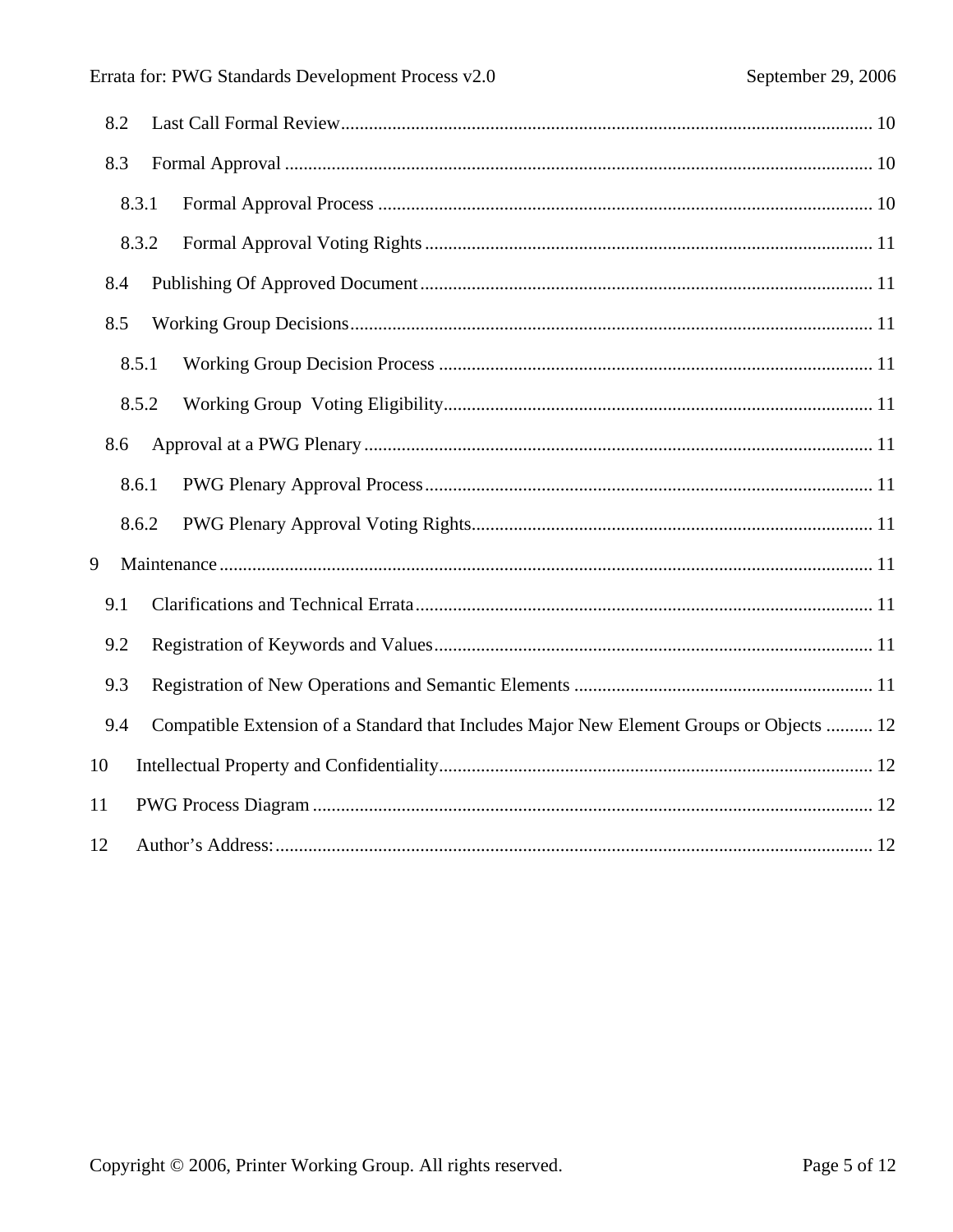# <span id="page-5-0"></span>**Tables**

# **1 Introduction**

Section contains no errata.

# **2 Organization of the PWG**

Section contains no errata.

# **2.1 PWG Officers**

Section contains no errata.

# **2.2 Working Group Officers**

Section contains no errata.

# **2.3 PWG Meetings**

Section contains no errata.

# **2.4 PWG Communications Infrastructure**

Section contains no errata.

# **3 PWG Standards Development and Maintenance**

Section contains no errata.

# **Table 1 - Three Phases to developing a PWG Standard**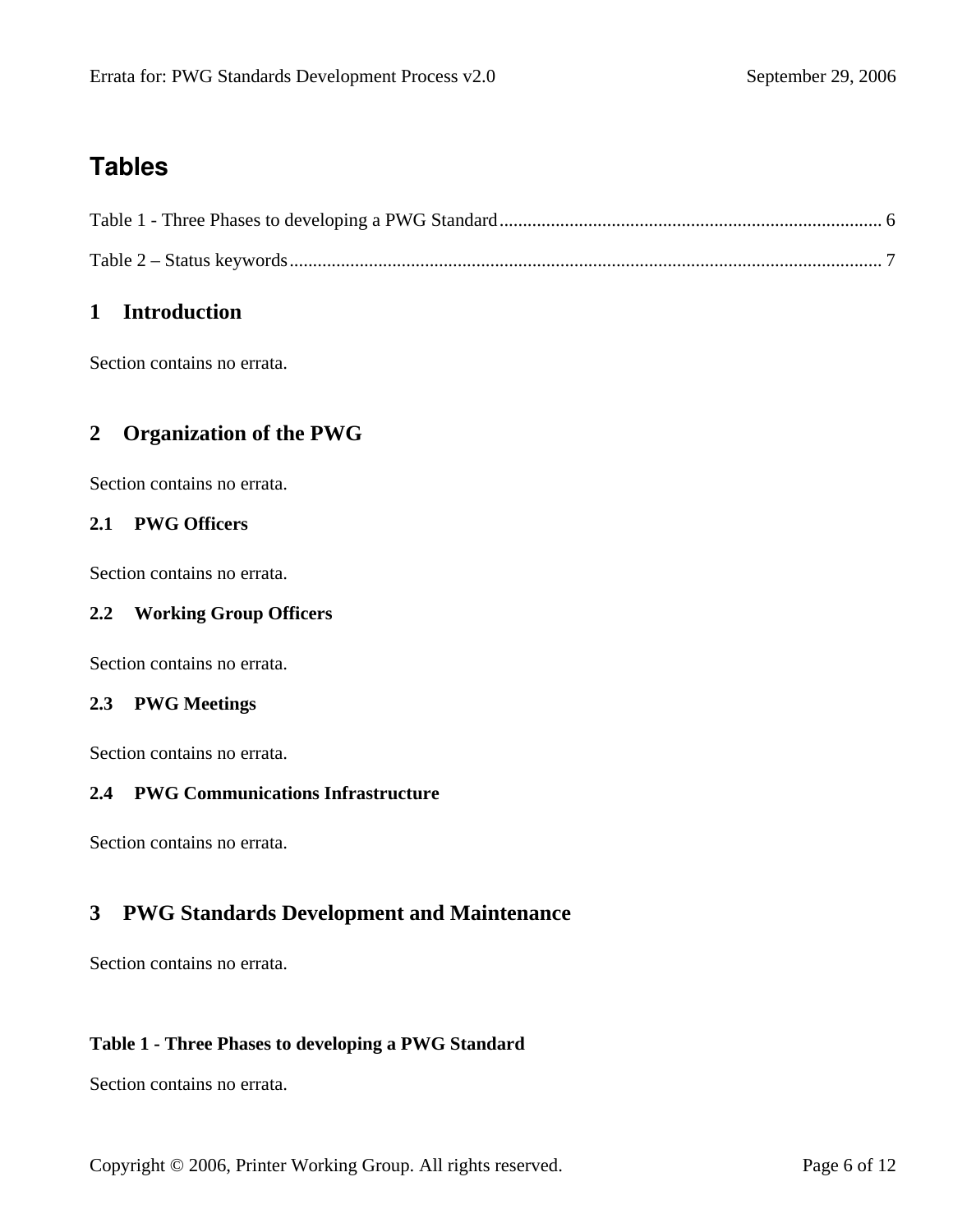# <span id="page-6-0"></span>**4 Formal PWG Standards-track Process**

Section contains no errata.

#### **4.1 Editing Documents**

Section contains no errata.

## **4.1.1 Document Status Levels**

Section contains no errata.

#### **Table 2 – Status keywords**

Section contains no errata.

# **4.2 Organizing and Naming Documents**

Section contains no errata.

# **4.3 Working Group Charter**

Section contains no errata.

#### **4.4 Statement of Requirements**

Section contains no errata.

#### **4.5 Working Draft**

Section contains no errata.

# **4.6 Candidate Standard**

Section contains no errata.

#### **4.7 Standard**

Section contains no errata.

## **4.8 Maintenance of Standards**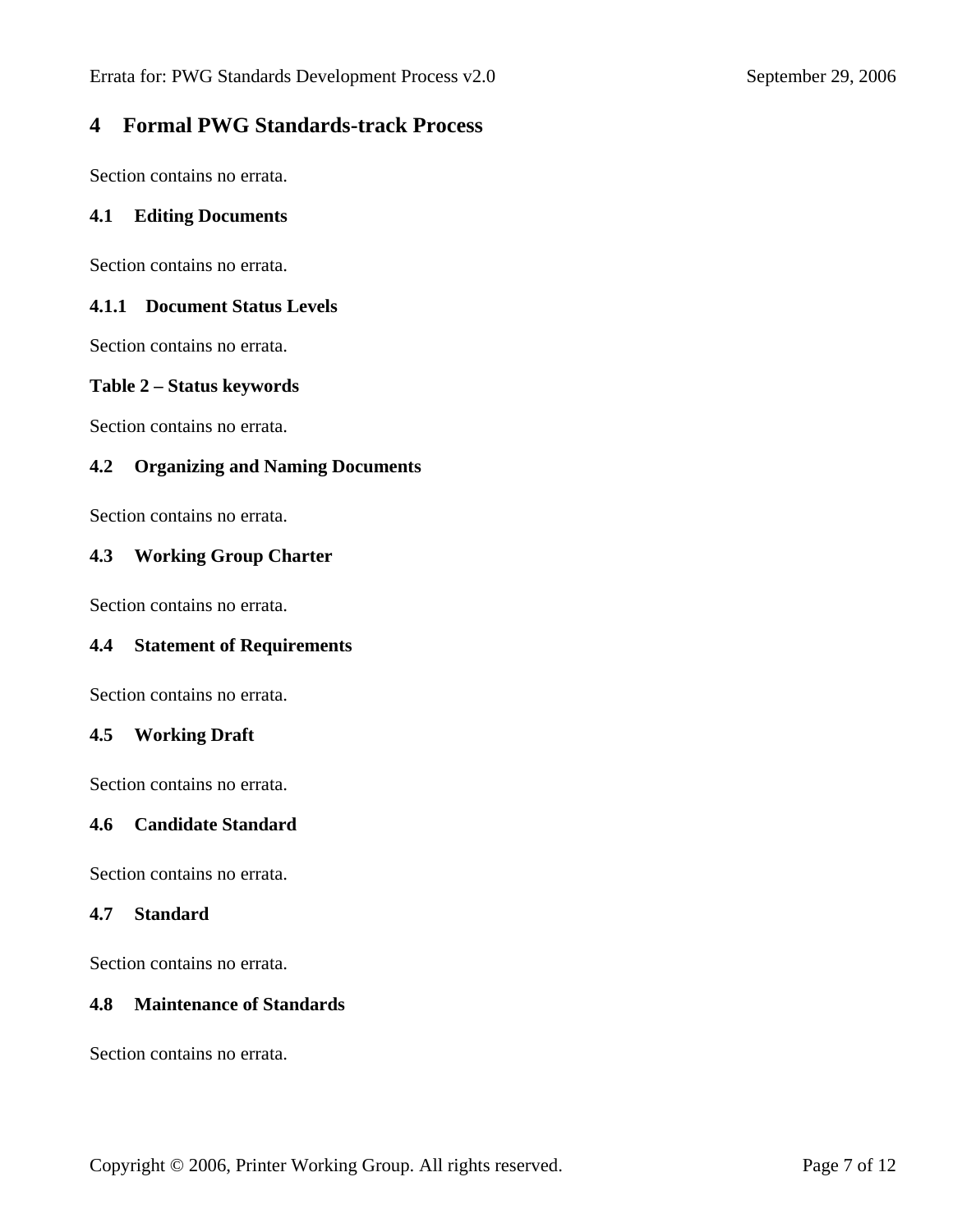# <span id="page-7-0"></span>**4.9 Best Practices**

Section contains no errata.

# **5 Informal Supporting PWG Documents**

Section contains no errata.

# **5.1 White Papers, Technical Briefs and Other Non-normative Documents**

Section contains no errata.

# **6 Exceptions to Process**

Section contains no errata.

# **7 Publication of PWG Documents**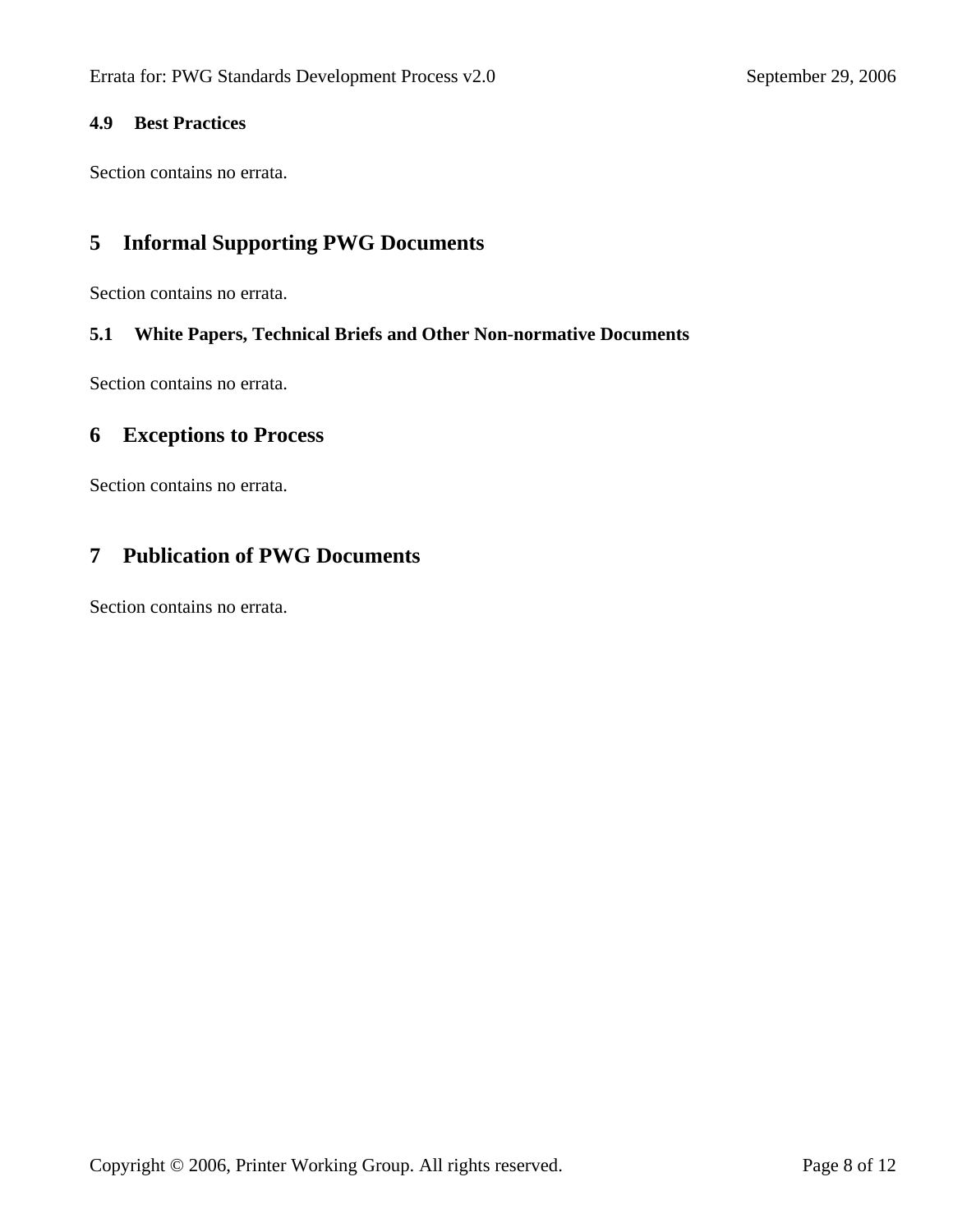# <span id="page-8-0"></span>**8 Approval**

# **8.1 Last Call**

This section includes errata.

Original text from the PWG Process 2.0 document:

Last Call represents a final opportunity for issues to be raised against a document. During this period all PWG members are encouraged to review the final working draft for both technical and editorial content and to provide comments to the Working Group. The Working Group Chair announces a Last Call on a document with rough consensus of the Working Group. Last Calls are posted to all members of the PWG via the PWG-ANNOUNCE mailing list. The Last Call period may vary, based upon the content, complexity, holidays or other circumstances, but must be at least 16 full working days (minimum 22 calendar days). A working day is a normal business day and is considered to end at 10 PM USPST (Los Angeles, CA, USA). For any document transitioning to Candidate Standard or Standard, Last Call must conclude at a PWG Plenary meeting with an overview of the draft or standards document and a review of detailed issues and their resolutions. Within a reasonable period of time following closure of Last Call, all issues raised during Last Call must be either resolved or rejected as follows:

- Resolved Document updated to reflect the resolution
- Rejected No change required in the document

All issues and their resolution from the most recent Last Call must be published in the Formal Approval announcement.

There are two alterations to the set of requirements in this section:

- 1. The requirement that the Last Call period end at a PWG Plenary meeting has now been modified to allow the Last Call period span a PWG Plenary as well. Both options are meant to provide opportunity for parties not directly involved in the development of the document to both be educated on the subject of the document and allow them to provide feedback.
- 2. An additional requirement on the length of the Last Call has been added. If less than 30 percent of the PWG membership have commented, participated, or communicated that they have no comments for a given document during Last Call, the Last Call period is automatically extended until that threshold is met.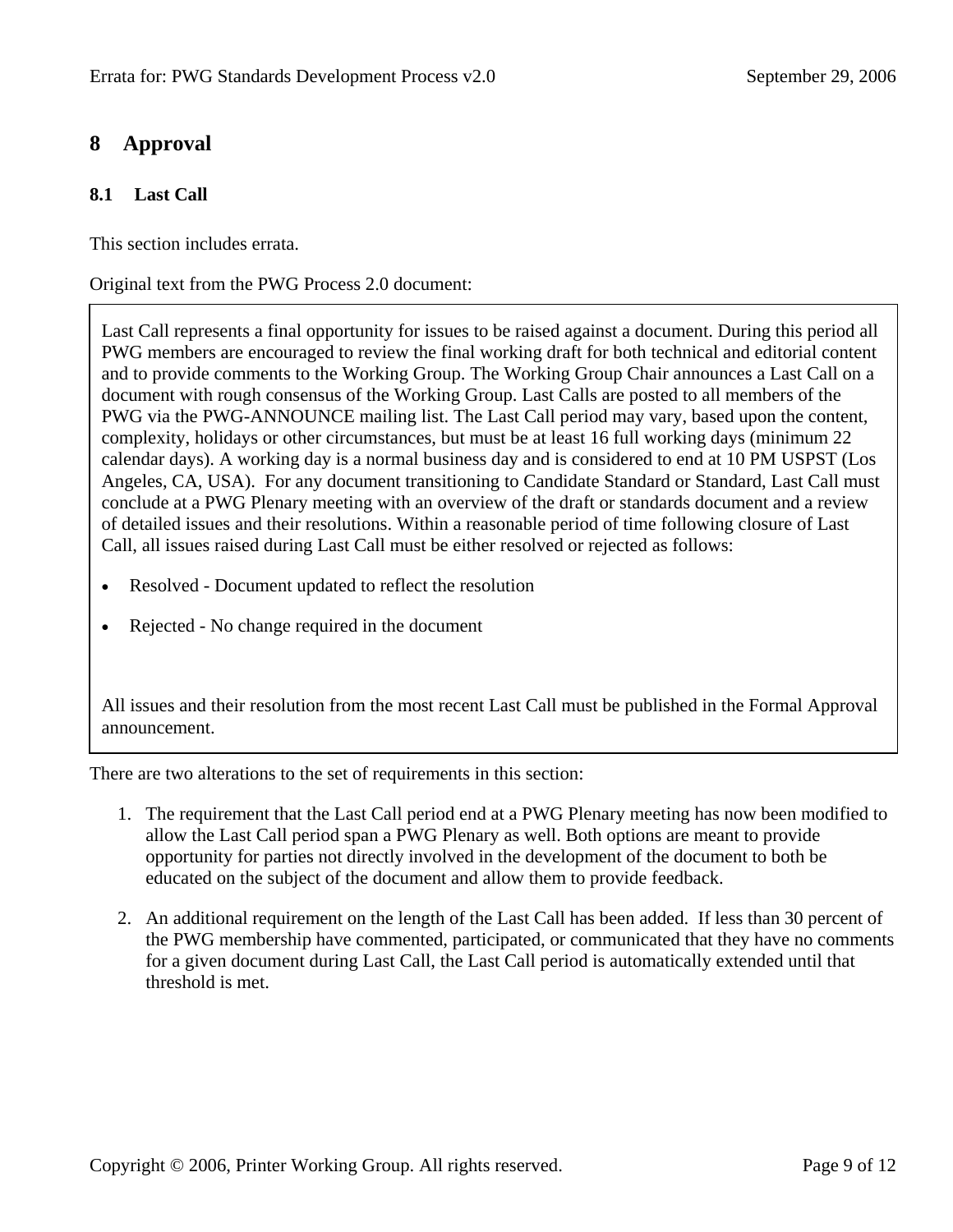<span id="page-9-0"></span>The new text for this section reads:

Last Call represents a final opportunity for issues to be raised against a document. During this period all PWG members are encouraged to review the final working draft for both technical and editorial content and to provide comments to the Working Group. The Working Group Chair announces a Last Call on a document with rough consensus of the Working Group. Last Calls are posted to all members of the PWG via the PWG-ANNOUNCE mailing list. The Last Call period may vary, based upon the content, complexity, holidays or other circumstances, but must be at least 16 full working days (minimum 22 calendar days). A working day is a normal business day and is considered to end at 10 PM USPST (Los Angeles, CA, USA). For any document transitioning to Candidate Standard or Standard, Last Call must either conclude at, or span a PWG Plenary meeting with an overview of the draft or standards document and a review of any current detailed issues and their resolutions. If less than 30 percent of the PWG membership have commented, participated, or communicated that they have no comments for a given document during Last Call, the Last Call period is automatically extended until that threshold is met. Within a reasonable period of time following closure of Last Call, all issues raised during Last Call must be either resolved or rejected as follows:

- Resolved Document updated to reflect the resolution
- Rejected No change required in the document

All issues and their resolution from the most recent Last Call must be published in the Formal Approval announcement.

# **8.2 Last Call Formal Review**

Section contains no errata.

# **8.3 Formal Approval**

# **8.3.1 Formal Approval Process**

Section contains no errata.

# **8.3.1.1 Permissible Votes**

Section contains no errata.

# **8.3.1.2 Formal Approval**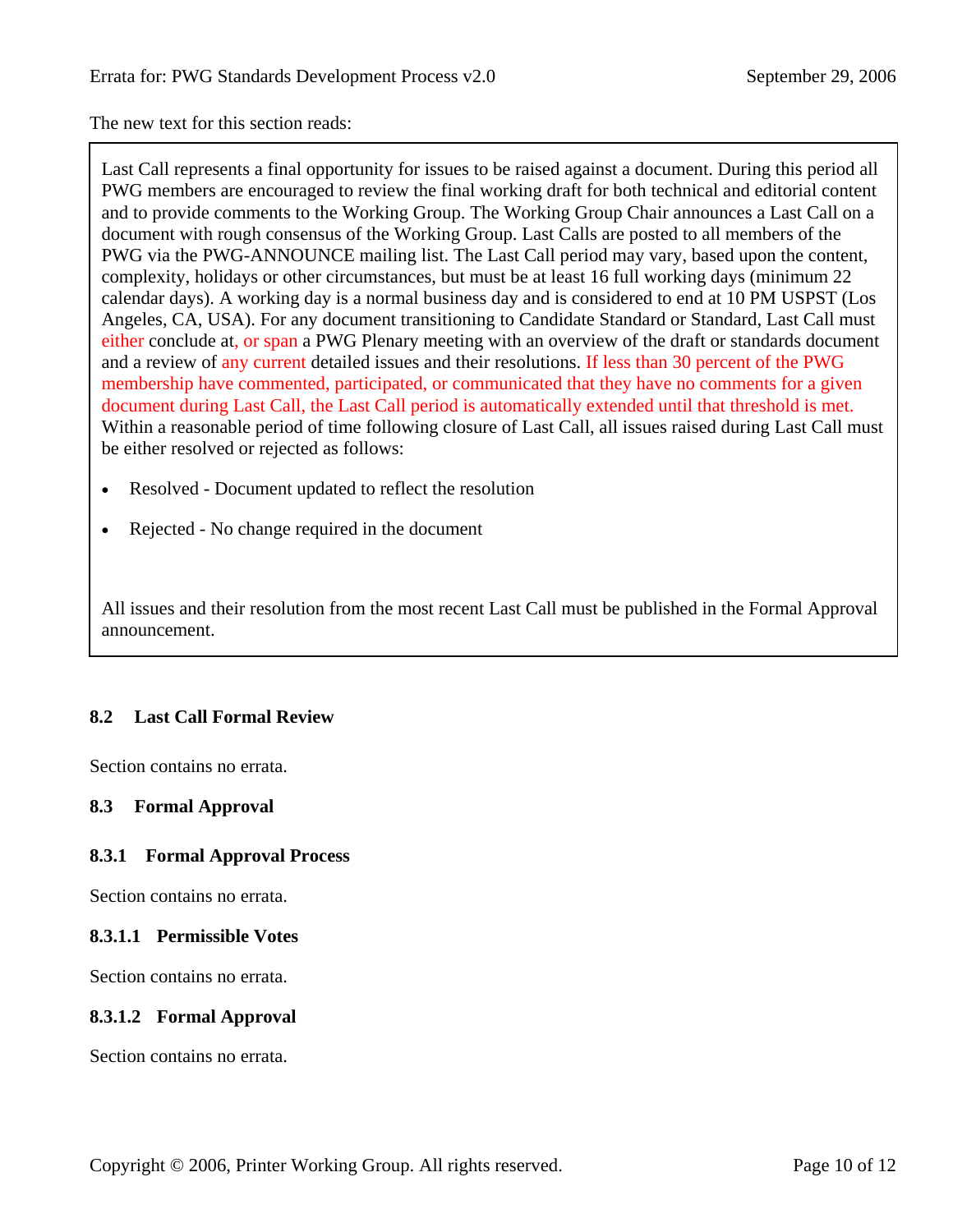# <span id="page-10-0"></span>**8.3.2 Formal Approval Voting Rights**

Section contains no errata.

## **8.4 Publishing Of Approved Document**

Section contains no errata.

#### **8.5 Working Group Decisions**

# **8.5.1 Working Group Decision Process**

Section contains no errata.

# **8.5.2 Working Group Voting Eligibility**

Section contains no errata.

# **8.6 Approval at a PWG Plenary**

Section contains no errata.

#### **8.6.1 PWG Plenary Approval Process**

Section contains no errata.

#### **8.6.2 PWG Plenary Approval Voting Rights**

Section contains no errata.

# **9 Maintenance**

Section contains no errata.

# **9.1 Clarifications and Technical Errata**

Section contains no errata.

#### **9.2 Registration of Keywords and Values**

Section contains no errata.

# **9.3 Registration of New Operations and Semantic Elements**